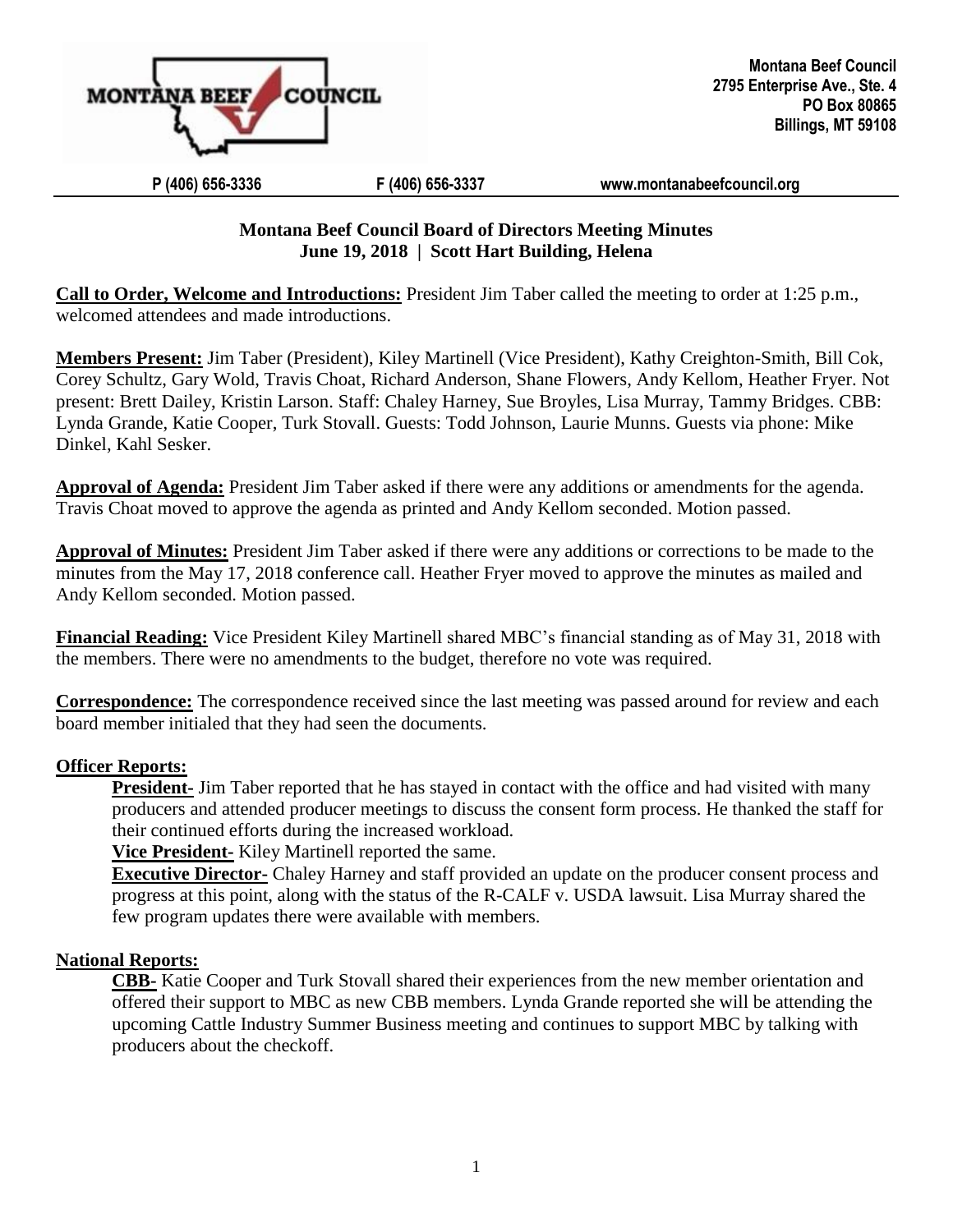## **National Reports (continued):**

**Federation-** Kathy Creighton-Smith shared that she continues to discuss the consent form process with producers. Andy Kellom reported that the Cattle Industry Convention was very worthwhile and he discussed the issues we are having with many producers from other states. Shane Flowers reported that he appreciates the work of the MBC staff and he is staying updated with his Nutrition and Health committee. Kristin Larson was not present.

**USMEF-** Jim Taber shared that Brett Dailey attended the recent USMEF meeting and would provide a report. Board members received a copy of the latest export statistics from USDA and USMEF.

**Ex-Officio-** Kristin Larson was not present.

## **Committee Reports:**

**Executive-** Chairman Jim Taber reported that he continues to stay in contact with the staff to stay updated. He also shared that he attended a meeting to discuss MBC's possible intervention in the R-CALF v. USDA lawsuit.

**Budget-** Chairwoman Kiley Martinell did not have anything to report.

**Bylaws-** Chairman Andy Kellom did not have anything to report.

**Education-** Chairwoman Kiley Martinell did not have anything to report.

**Producer Communication-** Chairman Shane Flowers reported that he continues to talk with producers and get feedback for producer communication ideas.

**Promotion-** Chairman Richard Anderson did not have anything to report.

## **Special Committee Reports:**

**Collections and Compliance-** Chairman Brett Dailey was not present. Tammy Bridges shared that she continues to work on ways to distribute the consent forms to inspectors and producers. **\$0.25 Montana Research-** Chairman Bill Cok reported that he attended the MSU Celebrate Ag dinner. **Nominating-** Chairman Jim Taber did not have anything to report.

**USDA Update-** Mike Dinkel, marketing specialist for USDA, shared an update with the board in regards to the status of the R-CALF v. USDA lawsuit. Mike reminded MBC that checkoff dollars cannot be used to participate in the lawsuit. He also shared that MBC can now distribute the consent forms directly to producers. Board members asked him to determine if the consent form could be completed once in perpetuity or if they have to be completed year by year. A new form is being reviewed and approved by USDA and should be available in the next few weeks.

# **Unfinished Business:**

**FY2019 Strategic Priorities Approval-** The board reviewed the Beef Industry Long Range Plan and participated in a strategic planning session in the morning. The board individually voted on the priority areas that MBC could be most effective in with our portion of the checkoff dollars. Kiley Martinell moved to adopt the top three priorities from the board voting exercise. Corey Schultz seconded. After discussion she amended her motion to adopt the top five priorities. Corey Schultz seconded. Motion passed.

The Montana Beef Council Fiscal Year 2019 Strategic Priorities:

# *Drive Growth in Beef Exports*

*Promote Unique Attributes of U.S. Beef: Promote the unique attributes of U.S. beef in foreign markets (quality, safety, sustainability and nutritional value).*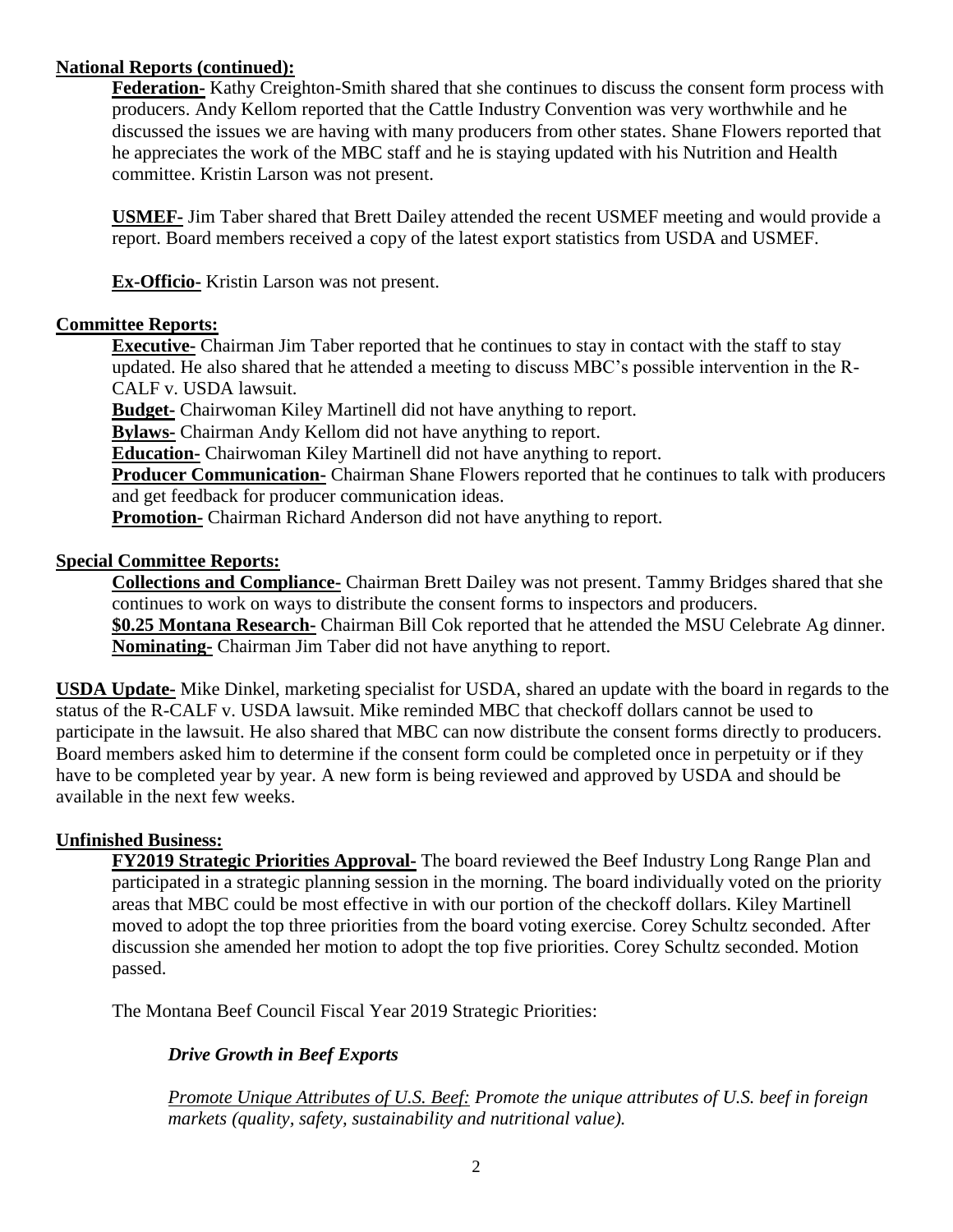#### **Unfinished Business (continued):**

The Montana Beef Council Fiscal Year 2019 Strategic Priorities (continued):

#### *Promote and Strengthen Beef's Value Proposition*

*Connect and Communicate Directly with Consumers: Capitalize on flexible new media technologies and innovative communication tactics to design and deliver memorable messages directly to consumers, regarding beef's quality, safety and nutritional value and the beef community's commitment to animal well-being and the sustainable use of natural resources.*

*Research and Communicate Beef's Nutritional Benefits: Invest in credible research to assess, document and communicate the value of beef's nutritional health benefits.*

#### *Grow Consumer Trust in Beef and Beef Production*

*Protect Beef's Image: Align and collaborate with a broader group of industry partners, and other organizations, to anticipate and combat attacks against beef, beef products and today's American agriculture that undermines consumer trust. (Capitalize on the increased influence that traditional and nontraditional retail and foodservice operators have on consumers.)*

*Engage Beef Advocates: Engage the entire beef community (including beef, dairy and veal producers and industry partners) in building consumer trust. A critical component must be increasing opportunities for food industry influencers to get first-hand experiences with beef producers and beef production practices. Refine ability to quantify return on investment on influencer engagement.*

**CBB Administrative (Collections) Agreement-** Chaley Harney reported that the agreement is still being reviewed by USDA. No action was taken by the board.

**FY 2018 Requests and Consented Dollar Funding-** The board discussed options for dispersing the additional consented funds received within the budget. Bill Cok moved to pay the outstanding invoices from Montana Beef Quality Assurance (\$2,375), FFA (\$1,500) and the Montana CattleWomen (\$74) and then cease any further spending on program areas. Corey Schultz seconded. Motion passed. MBC will notify the partners and let them know the status of funding.

Heather Fryer moved to use consented dollars and send Chaley Harney to the Cattle Industry Summer Business Meeting to represent Montana and report to other states about MBC's status. Gary Wold seconded. The motion passed with six in favor and four opposed.

Corey Schultz moved to use consented dollars (including the remaining previously allocated national travel funds) to send Kathy Creighton-Smith and Andy Kellom to the Cattle Industry Summer Business Meeting to represent Montana and exercise their vote as Federation members. The motion passed with six in favor and five opposed.

#### **New Business:**

**2017 NCBA Audited Financials, Negative Assurance Statement Review-** The board reviewed financial reports and during that review, nothing came to the attention that caused them to believe that funds invested were not expended in accordance with the requirements of the Beef Promotion and Research Order. Richard Anderson moved to accept the review. Andy Kellom seconded. Motion passed.